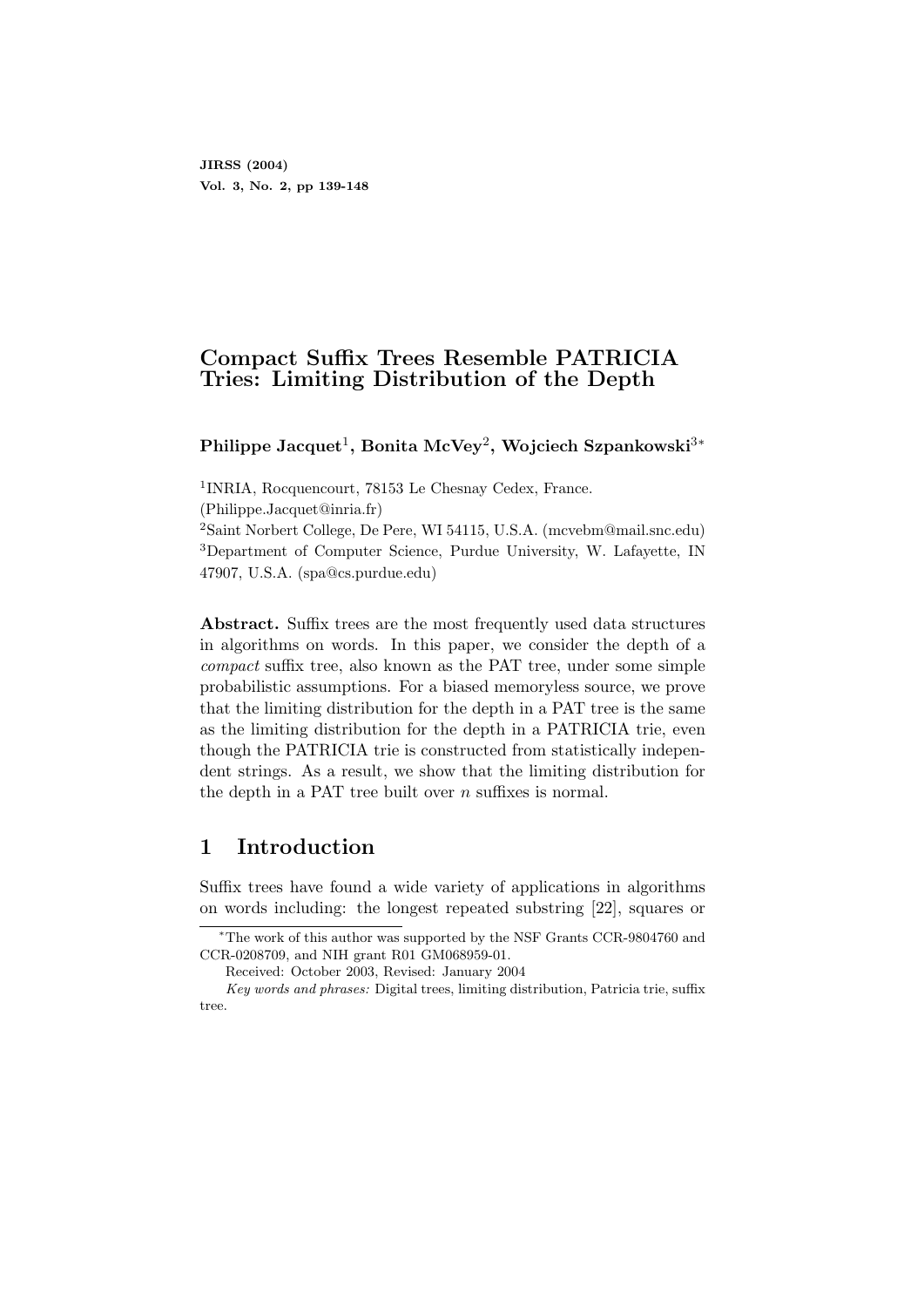repetitions in strings [1], string statistics [1], string matching [9, 5], approximate string matching [5], string comparison, compression schemes [11, 12, 23, 24, 25, 26], fast IP addressing schemes [13, 17], biologically significant motif patterns in DNA [5], sequence assembly  $[9, 5]$ , and so forth (cf.  $[9, 20, 21]$ ). It is fair to say that suffix trees are the most widely used data structure in algorithms on sequences. Its typical behavior plays a prime role in designing fast and practical algorithms on words. A clear example illustrating the benefits from a probabilistic analysis is given in Chang and Lawler [5], who used some elementary property of a typical behavior of suffix trees to design a superfast algorithm for the approximate string matching problem.

We start with a brief definition of a compact suffix tree, also known as a PAT tree. We begin with a string  $X = x_1x_2x_3...$  where  $x_i$  is a symbol from the finite alphabet  $\Sigma = {\omega_1, \omega_2, \ldots, \omega_V}$ . We assume that  $X$  is generated by a biased memoryless source, that is,  $Pr{x_j = \omega_i} = p_i$  for any j,  $\sum_{i=1}^{V} p_i = 1$ , and there is at least one i such that  $p_i \neq 1/V$ . Such a probabilistic model is also known as the asymmetric Bernoulli model. The *i*-th suffix of  $X$  is the string given by  $X_i = x_i x_{i+1} x_{i+2} \dots$  In a suffix tree, each suffix is stored in a leaf of the tree. The tree is built recursively, splitting into subtrees at the k-th step as determined by the k-th symbol of each suffix (cf. [8, 9, 20]). An example of a suffix tree for the string  $X = 10010011...$ appears in Figure 1. The PAT tree, as its name implies, is similar to the PATRICIA trie in that all consecutive, non-branching nodes of the suffix tree are collapsed into a single node. The corresponding PAT tree also appears in Figure 1.

Recent resurgence of interest in suffix trees has led to a better understanding of their behavior under probabilistic models. However, most of the probabilistic results concern *noncompact* suffix trees constructed over a string whose symbols occur independently of each other and/or deal with convergence in probability or almost sure (a.s.) convergence. The probabilistic analysis of noncompact suffix trees was initiated by Apostolico and Szpankowski [2], but the first complete probabilistic analysis of the height was presented by Devroye, Szpankowski and Rais [6] and Szpankowski [19]. The limiting distribution of the depth in a noncompact suffix tree was analyzed by Jacquet and Szpankowski [10]. In [19] Szpankowski obtained some results involving (a.s.) convergence for the depth, height, and the shortest path length for mixing sources. Also, the external path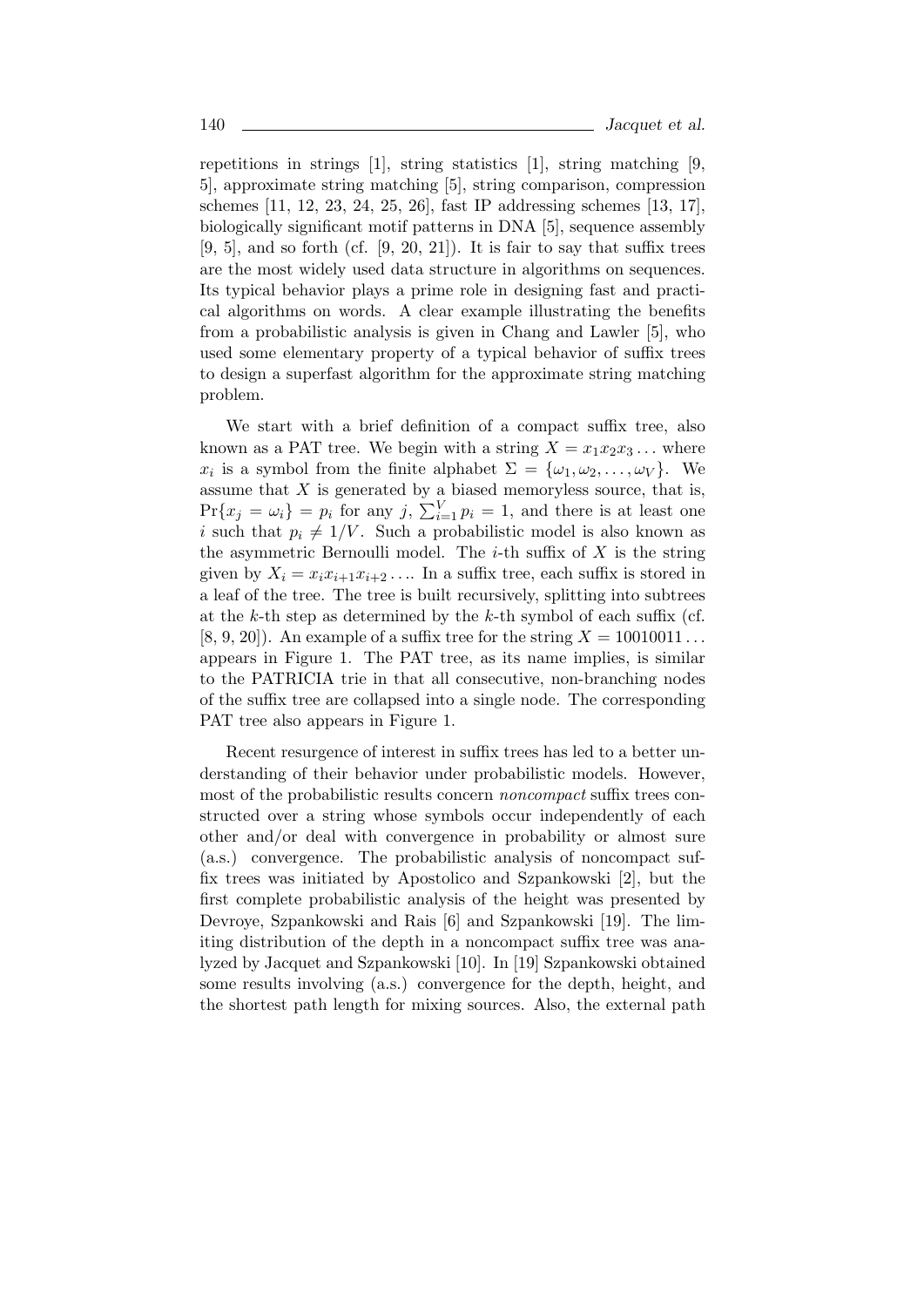

Figure 1: Suffix tree and PAT tree of  $X = 10010011...$  for  $n = 5$ .

length of the noncompact suffix tree was analyzed by Shields [16] and the average size of a suffix tree was established in [10] (cf. [4]). Wyner [24] analyzed the depth for Markov sources. Finally a survey of results for digital trees is given in a book by Gonnet and Baeza-Yates [8] and [20]. It is important to note that previously there were very few known results for the compact suffix tree with the exception of [19] where almost sure convergence of the height was established. In this paper, we analyze the limiting distribution for the depth in a compact suffix tree.

## 2 Main Results

In this section we present the statement of our main results and its implications. Our results hold under the model in which the string  $X$  is an infinite string of symbols from an independent, asymmetric alphabet of V symbols. Let  $D_n^{PAT}$  be the depth of the PAT tree constructed over the first  $n$  suffixes of  $X$ . The typical depth is defined to be the depth of a randomly chosen suffix stored in the tree. Thus

$$
\Pr\{D_n^{PAT} \ge k\} = \frac{1}{n} \sum_{i=1}^n \Pr\{D_n^{PAT}(X_i) \ge k\},\tag{1}
$$

where  $D_n^{PAT}(X_i)$  is the depth of the suffix  $X_i$  in a PAT tree with n suffixes.

In the next section we prove our main result that is stated below.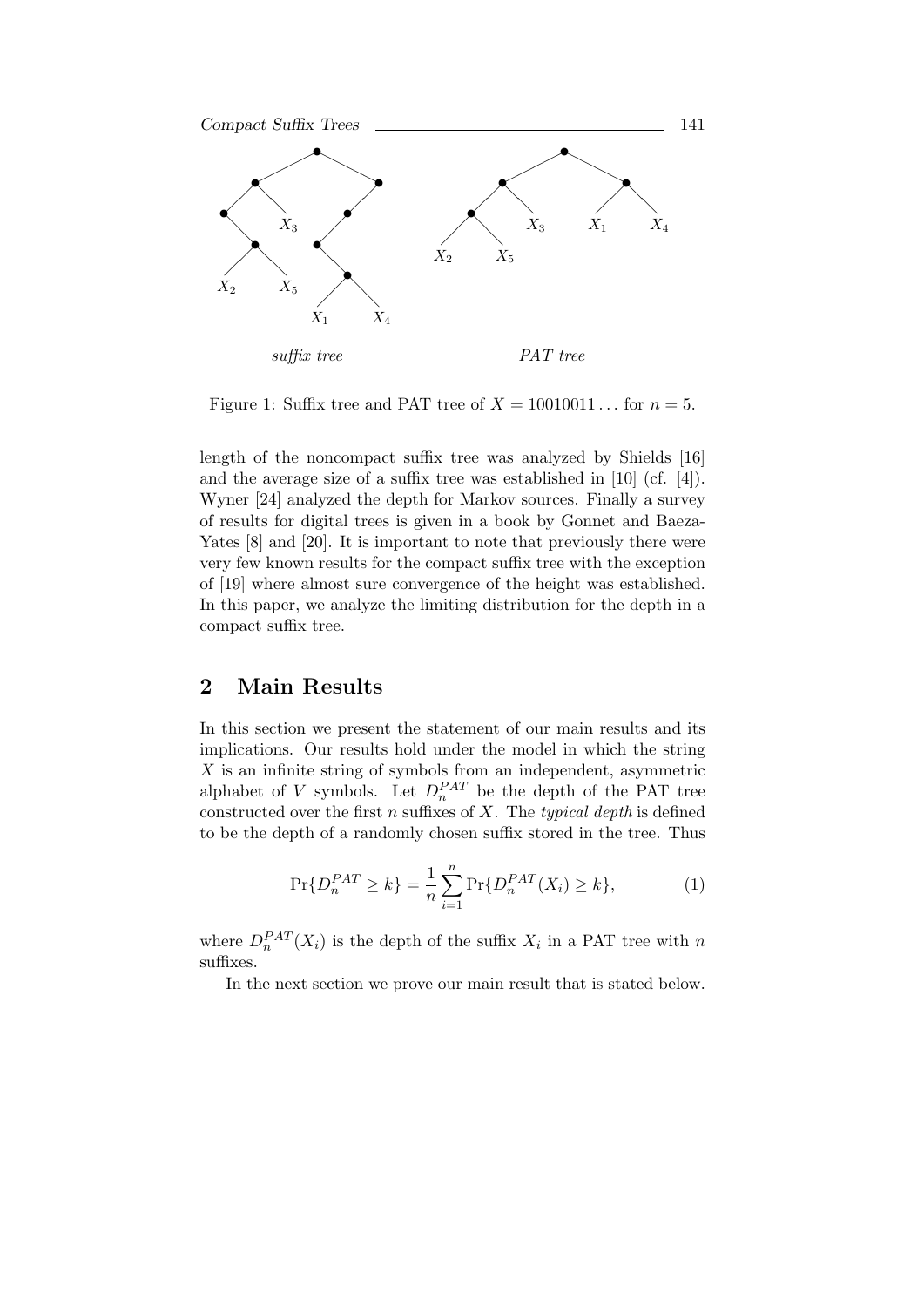**Theorem 2.1.** Consider the PAT tree built over the first n suffixes of a string  $X$  generated by a biased memoryless source over a finite alphabet of size V .

(i) For large n the average depth  $\mathbf{E}[D_n^{PATH}]$  attains asymptotically

$$
\mathbf{E}[D_n^{PAT}] = \frac{1}{h} \left( \log n + \gamma + \frac{h_2}{2h} \right) + P_1(\log n) + O\left(n^{-\epsilon}\right),\tag{2}
$$

and the variance  $\text{Var}[D_n^{PATH}]$  of the depth is

$$
\mathbf{Var}[D_n^{PAT}] = \frac{h^2 - h_2}{h^3} \log n + A + P_2(\log n) + O\left(n^{-\epsilon}\right),\tag{3}
$$

where  $h = -\sum_{i=1}^{V} p_i \log p_i$  is the entropy rate,  $h_2 = \sum_{i=1}^{V} p_i \log^2 p_i$ ,  $\gamma = 0.577$  is Euler's constant,  $P_1(x)$  and  $P_2(x)$  are fluctuating, periodic functions of small amplitudes, and A is an explicit constant found in [18].

(ii) The random variable  $\left( \frac{D_n^{PAT} - \mathbf{E}[D_n^{PAT}]}{\sqrt{\text{Var}[D_n^{PAT}]}} \right)$  $\big)$  is asymptotically normal with mean zero and variance one.

$$
\lim_{n \to \infty} \Pr\{D_n^{PAT} \le \mathbf{E}[D_n^{PAT}] + x\sqrt{\mathbf{Var}[D_n^{PAT}]}\} = \frac{1}{\sqrt{2\pi}} \int_{-\infty}^x e^{-t^2/2} dt,
$$
\n(4)

for any fixed  $x$ .

#### Remarks and Observations

(i) Comparison of the depth in PATRICIA tries and PAT trees. It appears that the similarities of the trie and the suffix tree carry through into the compact versions of each tree. That is, the PATRICIA trie and the PAT tree have a similar limiting distribution. Again this is somewhat remarkable considering the nature of the data being used. The high dependency among suffixes does not alter the typical shape of the tree too much when compared to a PATRICIA trie. Because of this, we can argue, in much the same way as in [15] for the PATRI-CIA trie, that the PAT tree is, with high probability, well-balanced.

(ii) Unbiased memoryless source. Unfortunately, we are unable to extend our results for the depth in a PATRICIA trie to the PAT tree for the unbiased memoryless source in which  $p_i = 1/V$  for all  $1 \leq i \leq V$ . For the trie, Pittel [14] proved that

$$
\lim_{n \to \infty} \sup_x |\Pr\{D_n \le x\} - e^{-nV^{-x}}| = 0
$$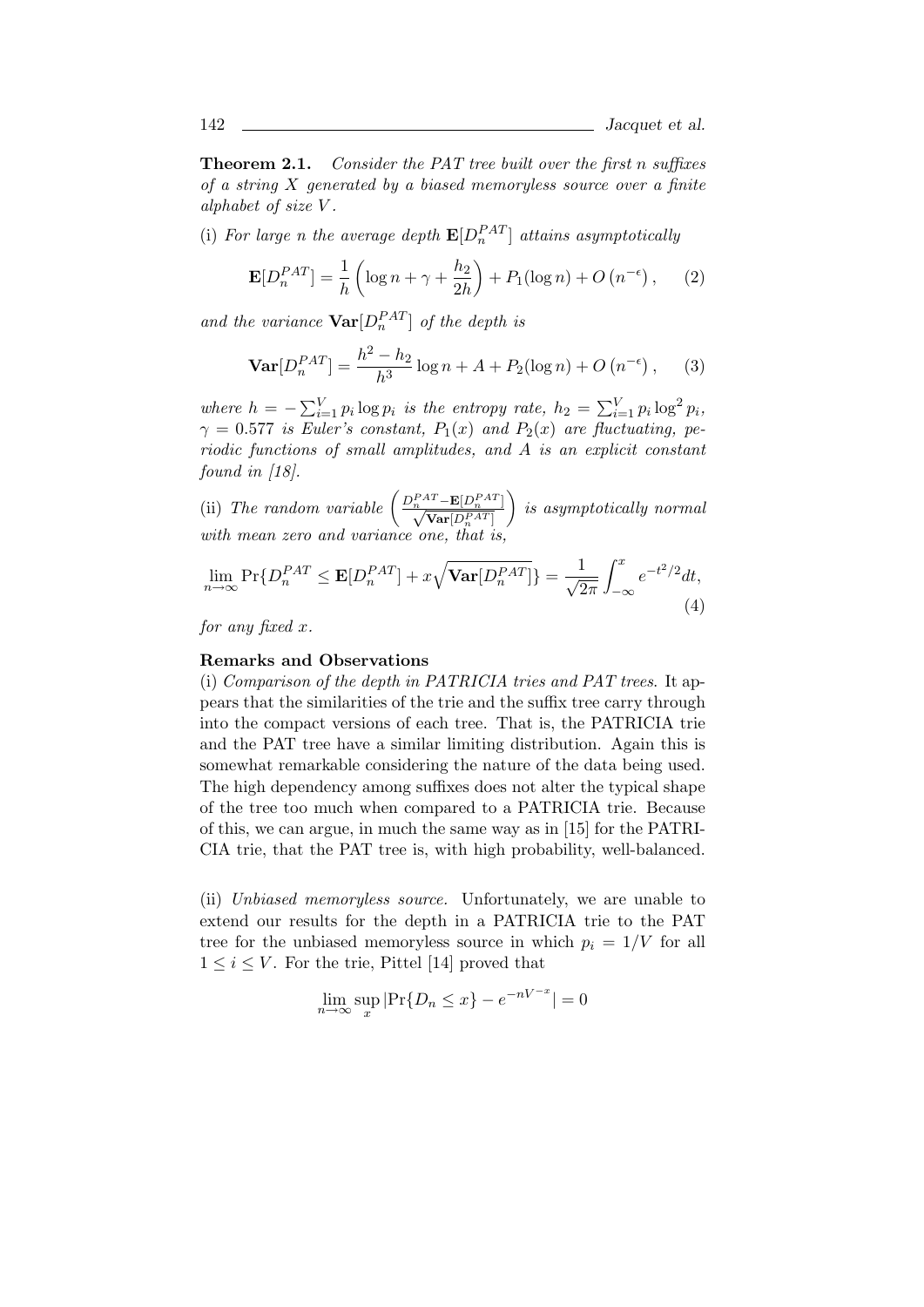uniformly in  $x$ , where  $D_n$  is the depth in a trie. This same result is obtained by Jacquet and Szpankowski in [10] for suffix trees. Although the proof as described in [14] for the trie is quite simple, the proof for the PATRICIA tree for unbiased memoryless sources is quite complicated, as shown in [15], and we do not know how to extend it to the PAT tree.

(iii) Markov sources. We believe one can combine the proof presented in the next section and results of Wyner [24] to extend Theorem 1 to Markov sources.

### 3 Analysis

In analyzing the depth of the PAT tree, we will make use of the result obtained by Rais, Jacquet and Szpankowski [15] for the depth in a PATRICIA trie, and the result of Jacquet and Szpankowski [10] regarding the limiting distribution for the depth in a (noncompact) suffix tree.

The proof of our theorem will be completed in the steps listed below:

(i) First we will show that  $D_n^{PAT} \leq_{st} D_n^S$  stochastically; that is, for any x, we have  $Pr\{D_n^{PAT} \ge x\} \le Pr\{D_n^S \ge x\}$ , where  $D_n^S$  is the depth of a noncompact suffix tree with *n* strings. This will provide an upper bound for  $D_n^{PAT}$ ; the limiting distribution of  $D_n^S$  proved in [10] is normal with mean  $\mathbf{E}[D_n^S]$  and  $\mathbf{Var}[D_n^S]$  as expressed by (2) and (3), respectively.

(ii) Second, we will construct a compact tree over a particular subset of size  $m < n$  of suffixes of the given string X. Then denoting the depth of this new special tree as  $D_m^{PAT}$ , we show that  $D_m^{PAT} \leq_{st} D_n^{PAT}$ stochastically. This will be used to establish the corresponding lower bound.

(iii) Third, we show that  $D_{m}^{PAT}$  and the depth of a PATRICIA trie over m independent strings  $D_m^P$  converge to the same distribution as  $m \to \infty$ . In other words, there exists  $\epsilon_m > 0$ , such that for all k,

$$
|\Pr\{D_m^{PAT} > k\} - \Pr\{D_m^P > k\}| < \epsilon_m \to 0.
$$

(iv) Finally, we show for our choice of m that  $D_m^P$  and  $D_n^P$ , the depth of PATRICIA tries with  $m$  and  $n$  independent strings, respectively,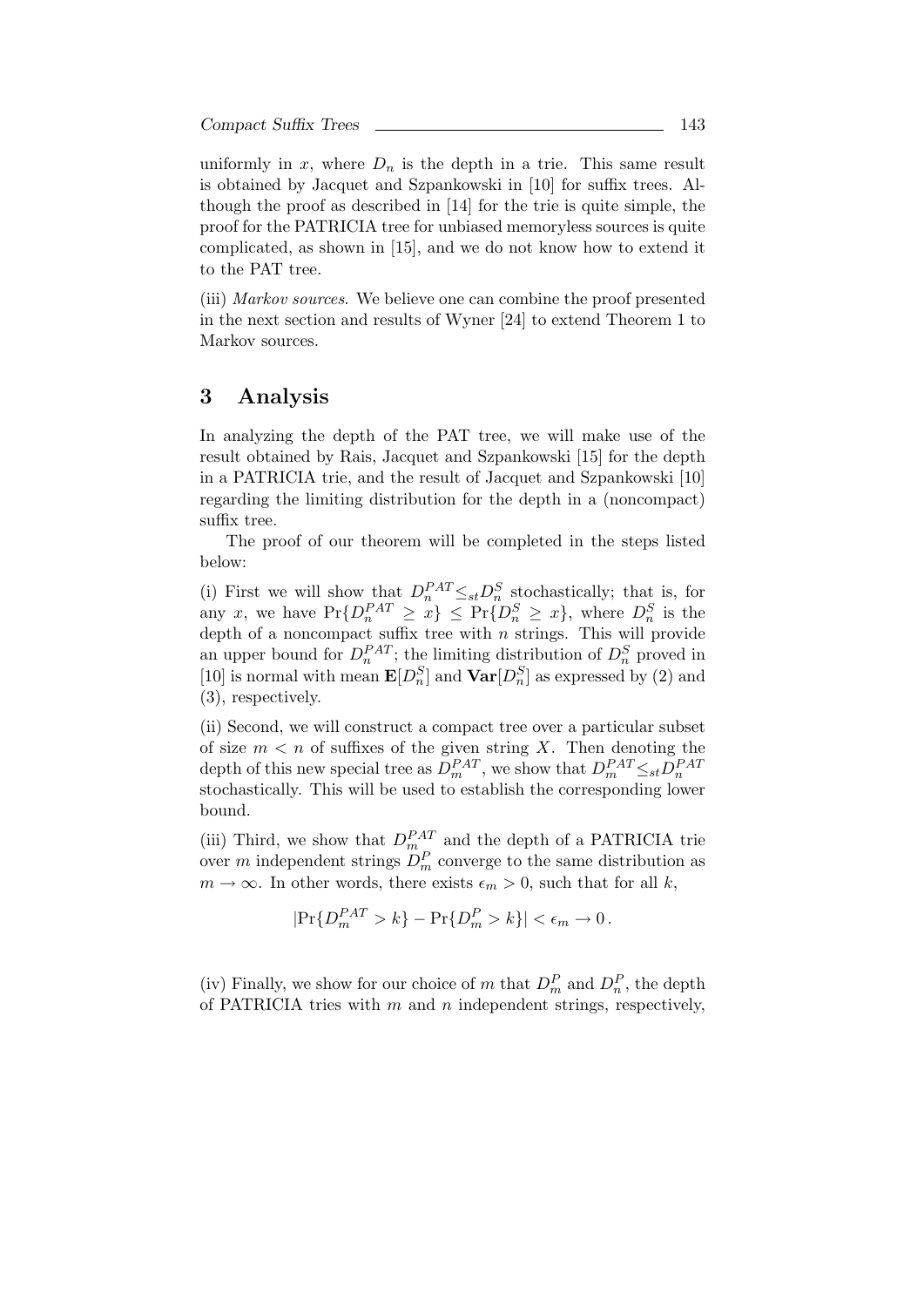converge to the same distribution. In [15] we have that  $D_n^P$  is asymptotically normally distributed with mean  $\mathbf{E}[D_n^S]$  and  $\mathbf{Var}[D_n^S]$  given in (2) and (3), respectively.

When we have completed these steps,  $D_n^{PAT}$  will be bounded by  $D_n^S$  and  $D_n^P$  which have the same limiting distribution. This will show that the limiting distribution of  $D_n^{PAT}$  is normally distributed.

The first step is easy. Clearly,  $D_n^{PAT} \leq_{st} D_n^S$  since the depth of any string in a compact suffix tree is at most equal to the depth of that same string in the corresponding suffix tree and, in fact, may be less.

Next, we construct a compact "suffix" tree over a particular set of m suffixes. The m suffixes are chosen in much the same way as in [19] for the computation of the lower bound for the height of a suffix tree. Let  $M = 2C \log n$  where  $2C \log n$  is the leading term in the asymptotic height of the suffix tree computed in [6, 19] (in fact,  $C = -1/\log(p_1^2 + \ldots + p_V^2)$  for memoryless sources). Then, we choose  $Y_i = X_{M(i-1)+1}$  for  $i = 1, \ldots, m$  where  $m = \lfloor n/M \rfloor = O(\frac{n}{\log m})$  $\frac{n}{\log n}$ ). That is, we use every Mth suffix to build a new suffix tree. By choosing the  $Y_i$ 's in this way, we observe that with high probability the suffixes do not overlap one another for the first  $M$  symbols, and thus, they are nearly independent. This will make computing the distribution of the depth in this tree much easier than in the PAT tree containing all n suffixes. (Intuitively, the tree can be considered to be a PATRICIA trie rather than a PAT tree, but this will be rigorously proved shortly.) We now prove that  $D_m^{PAT} \leq_{st} D_n^{PAT}$  where  $D_m^{PAT}$  is the depth of the new tree built over  $Y_1, Y_2, \ldots, Y_m$ .

Unfortunately, it is not necessarily true that the typical depth of a tree increases when an additional suffix is added to the tree. This is caused by the fact that the typical depth of a tree is defined to be the depth of a randomly chosen suffix as illustrated in (1). However, we can say that the depth of insertion for the  $Y_i$  suffix,  $D_m^{PAT}(Y_i)$ , is stochastically nonincreasing, that is,  $D_m^{PAT}(Y_i) \leq_{st} D_n^{PAT}(Y_i)$   $(m \leq n)$ for  $i = 1, \ldots, m$  since each  $Y_i$  in the tree with m strings is also in the tree with n strings at a depth at least as great as in the tree with  $m$ strings. But this also says that for all  $k \geq 0$ 

$$
\Pr\{D_m^{PAT}(Y_i) \ge k\} \le \Pr\{D_n^{PAT}(Y_i) \ge k\},\tag{5}
$$

which leads to the following sequence of steps:

$$
\Pr\{D_n^{PAT} \ge k\} \ge \frac{1}{n} \sum_{j=1}^M \sum_{i=1}^m \Pr\{D_n^{PAT}(X_{M(i-1)+j}) \ge k\}, M \le n/m
$$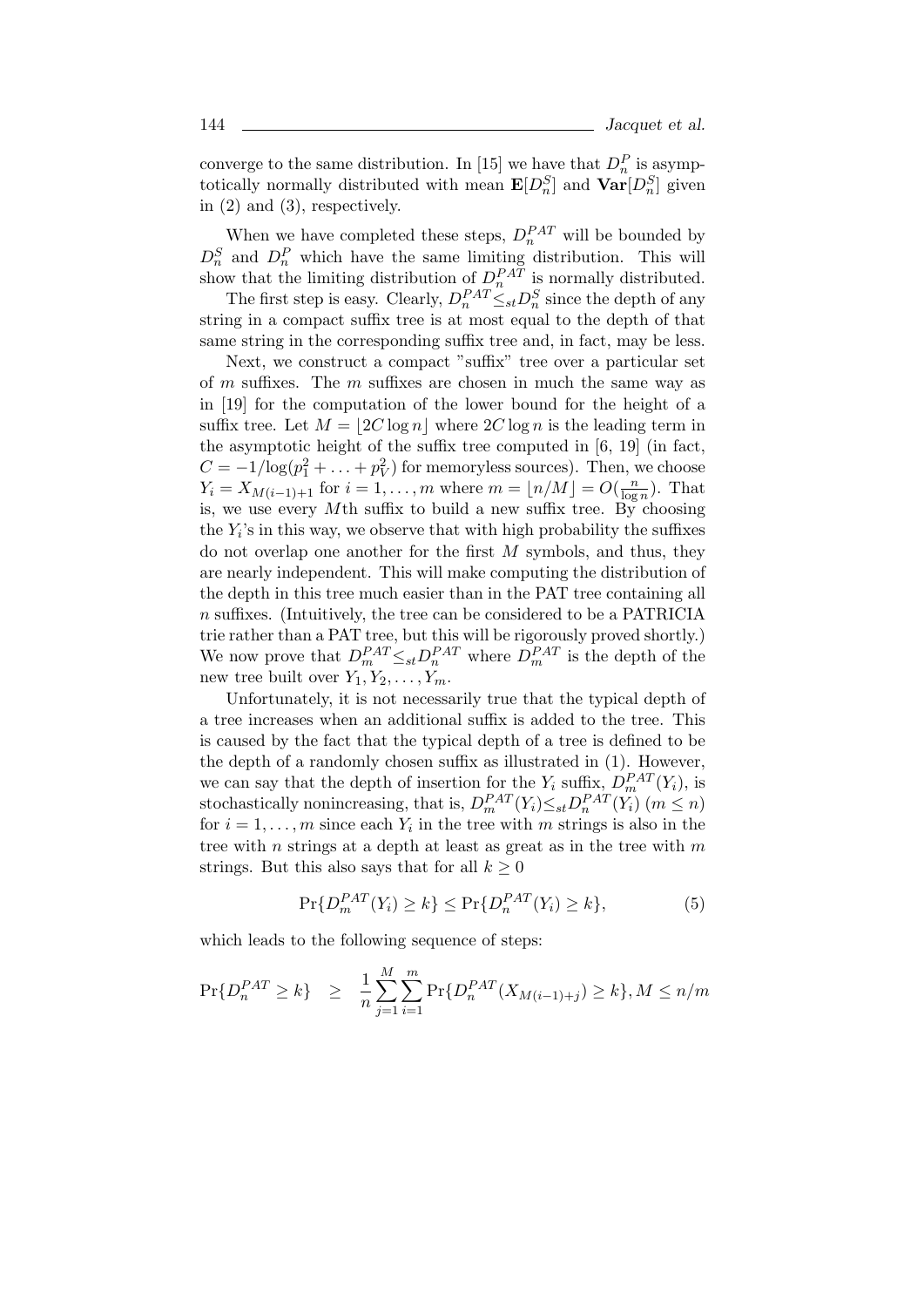$$
\geq \frac{m}{n} \sum_{j=1}^{M} \frac{1}{m} \sum_{i=1}^{m} \Pr\{D_m^{PAT}(Y_i) \geq k\}
$$

$$
= \frac{m}{n} \sum_{j=1}^{M} \Pr\{D_m^{PAT} \geq k\}
$$

$$
\geq \Pr\{D_m^{PAT} \geq k\} + O\left(\frac{\log n}{n}\right).
$$

Thus,  $D_m^{PAT}$  is (almost) a lower bound for  $D_n^{PAT}$ .

We now present a proof that our PAT tree on the specially chosen  $m$  suffixes of  $X$  is comparable to a PATRICIA trie on  $m$  independent strings. To do this, we construct a second tree whose  $m$  strings,  $Y_i^P$  for  $i = 1, ..., m$ , are given as follows. The string  $Y_i^P$  agrees with the string  $Y_i$  on the first M symbols and the remaining symbols are chosen arbitrarily. Obviously, this new tree is a PATRICIA trie since the strings are independent. Thus the limiting distribution  $D_m^P$ for the depth of this PATRICIA tree with  $m$  independent strings is normal and is given in [15].

Finally, by our choice of M, we know that the  $Pr{H_n > M}$  $O(n^{-\varepsilon}) \to 0$  for  $\varepsilon > 0$  as  $n \to \infty$  (cf. [6, 19]), where  $H_n$  is the height of a suffix tree on  $n$  strings. This implies that our compact "suffix" tree on m strings and the PATRICIA tree constructed above are identical with probability tending to 1 (cf. [7]). Thus, the limiting distributions  $D_m^P$  and  $D_m^{PAT}$  are the same.

Our proof is not yet complete because we cannot equate the limiting distribution of  $D_m^P$  with  $D_n^S$ . The problem is that, although  $D_n^P$ ning distribution of  $D_m$  with  $D_n^2$ . The problem is that, although  $D_m$ <br>and  $D_n^S$  are both normal,  $D_m^P$  has mean and variance of  $O(\log m)$ and  $D_n^S$  has mean and variance of  $O(\log n)$ . However, when  $k \to \infty$ ,  $(D_k^P - (1/h) \log k)$ / ⊥ıc  $\overline{c_2 \log k}$ , where  $c_2 = (h^2 - h_2)/h^3$ , converges to the standard normal distribution. Since  $m = \lfloor n/\lfloor 2C \log n \rfloor \rfloor$  the mean  $1/h \log m = 1/h \log n + o(\sqrt{\log n})$ , and the variance  $c_2 \log m =$  $c_2 \log n - O(\log \log n)$ . These facts together with the normal convergence easily lead to the convergence in distribution of  $D_m^P$  and  $D_n^P$ .

Putting all the above steps together, we have that for large  $n$ ,

$$
D_n^P \stackrel{d}{=} D_m^P \stackrel{d}{=} D_m^{PAT} \leq_{st} D_n^{PAT} \leq_{st} D_n^S \,,
$$

where  $\stackrel{d}{=}$  denotes asymptotic equality in distribution. But  $D_n^P$  and  $D_n^S$ have the same limiting distribution. Therefore,  $D_n^{PAT}$  also has the same limiting distribution which is given explicitly in our theorem. To justify the left-most equality we can use the the multiplicative and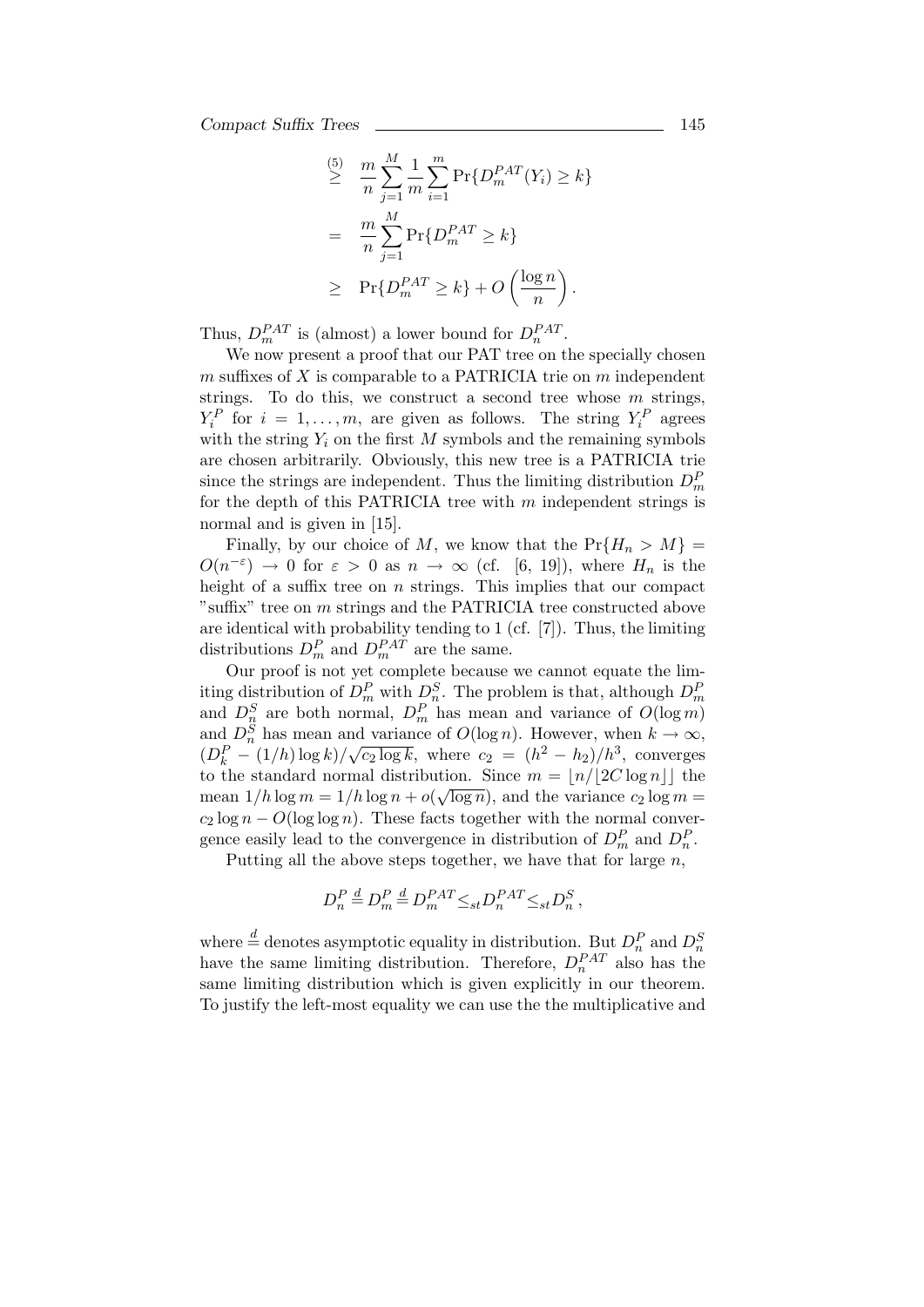additive theorems<sup>1</sup> in the spirit of Slutsky (cf.  $[3]$ ). For this we just observe that

$$
\frac{D_m - c_1 \log n}{\sqrt{c_2 \log n}} = \frac{D_m - c_1 \log m - c_1 \log \log n}{\sqrt{c_2 \log m}} \left(1 - O\left(\frac{\log \log n}{\log n}\right)\right)
$$
  

$$
\xrightarrow{d} N(0, 1)
$$

where  $c_1 = 1/h$ . Our proof is now complete.

# Acknowledgment

The author thank the referees and Hosam Mahmoud for useful comments that led to a better presentation.

## References

- [1] Apostolico, A. (1985), The myriad virtue of suffix trees. Springer NATO ASI Ser. F12, March, 85–96.
- [2] Apostolico, A. and Szpankowski, W. (1992), self-alignments in words and their applications. Journal of Algorithms, 13, 446- 467.
- [3] Billingsley, P. (1986), Probability and Measures. Second Edition, New York: John Wiley & Sons.
- [4] Blumer, A., Ehrenfeucht, A., and Haussler, D. (1989), Average sizes of suffix trees and DAWGs. Discrete Applied Mathematics, 24, 37–45.
- [5] Chang, W. and Lawler, E. (1990), Approximate string matching in sublinear expected time. Proceedings of 1990 FOCS, 116–124.
- [6] Devroye, L., Szpankowski, W., and Rais, B. (1991), A note on the height of suffix trees. SIAM Journal on Computing, 21, 48– 53.
- [7] Devroye, L. and Neininger, R. (2003), Random suffix search trees. Random Structures and Algorithms, 23, 357-396.

<sup>&</sup>lt;sup>1</sup>If  $X_n \stackrel{d}{\rightarrow} X$  and  $Y_n \stackrel{(a.s.)}{\rightarrow} Y$ , then  $X_n Y_n \stackrel{d}{\rightarrow} XY$  and  $X_n + Y_n \stackrel{d}{\rightarrow} X + Y$ .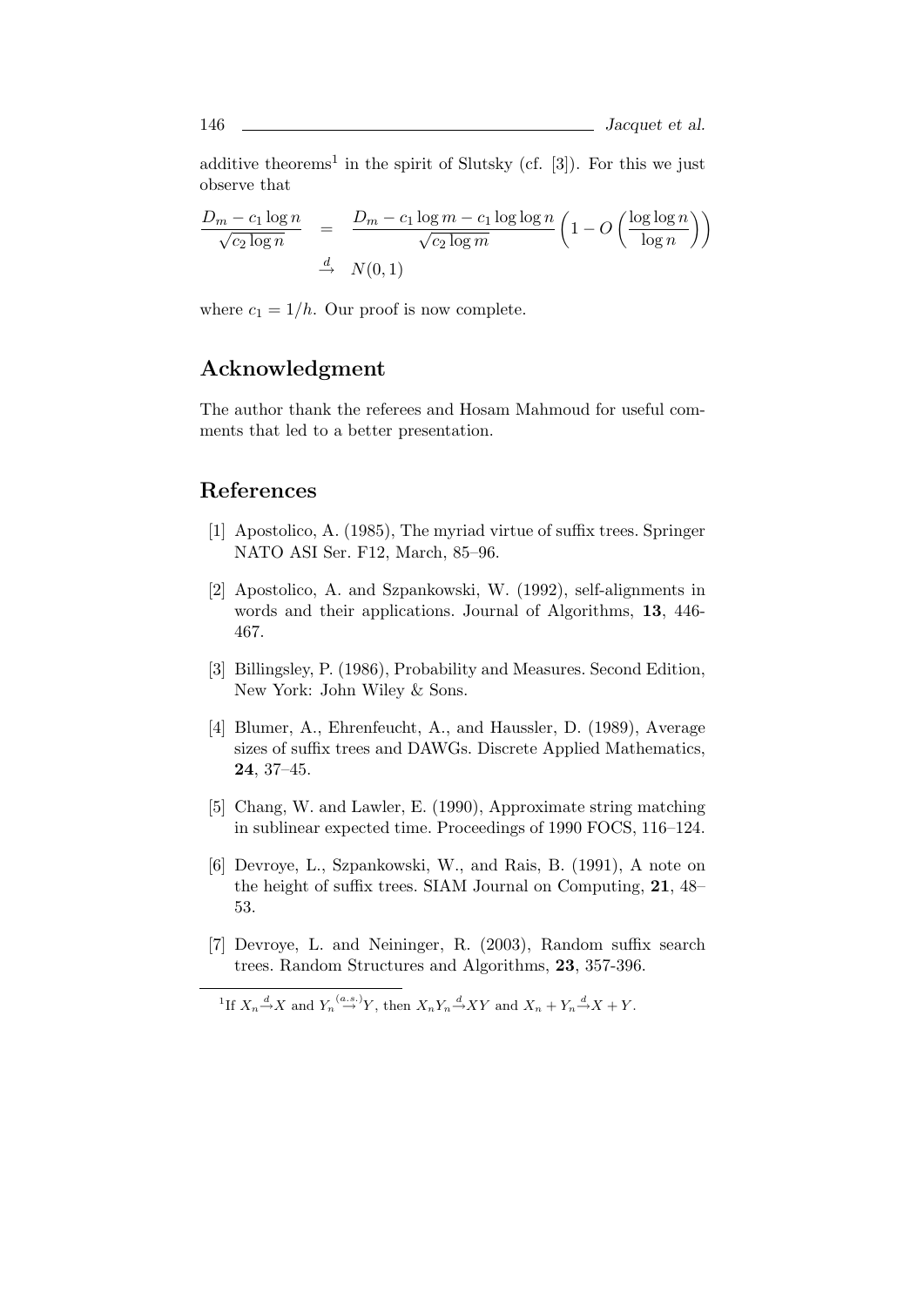- [8] Gonnet, G. H. and Baeza-Yates, R. (1991), Handbook of Algorithms and Data Structures. Addison-Wesley.
- [9] Gusfield, D. (1997), Algorithms on Strings, Trees, and Sequences. Cambridge: Cambridge University Press.
- [10] Jacquet, P. and Szpankowski, W. (1994), Autocorrelation on words and its applications. Analysis of suffix trees by string-ruler approach, J. Combinatorial Theory. Ser. A, 66, 237–269.
- [11] Kontoyiannis, I. and Suhov, Y. (1993), Prefix and the entropy rate for long-range sources. In Probability, Statistics, and Optimization (Ed. F.P. Kelly), New York: John Wiley & Sons.
- [12] Merhav, N. and Ziv, J. (1997), On the amount of statistical side information required for lossy data compression. IEEE Trans. Information Theory, 43, 1112–1121.
- [13] Nilsson, S. (1996), Radix Sorting & Searching. PhD Thesis, Lund University, 1996.
- [14] Pittel, B. (1986), Paths in a random digital tree: Limiting distributions. Adv. Appl. Probability, 18, 139–155.
- [15] Rais, B., Jacquet, P., and Szpankowski, W. (1993), A limiting distribution for the depth in PATRICIA tries. SIAM Journal on Discrete Mathematics, 6, 197-213.
- [16] Shields, P. (1992), Entropy and prefixes. Annals of Probability, 20, 403–409.
- [17] Srinivasan, V. and Varghese, G. (1998), Fast address lookups using controlled prefix expansions. ACM SIGMETRICS'98.
- [18] Szpankowski, W. (1990), Patricia tries again revisited. Journal of the ACM, 37, 691–711.
- [19] Szpankowski, W. (1993), A generalized suffix tree and its (un)expected asymptotic behavior. SIAM Journal on Computing, 22, 1176–1198.
- [20] Szpankowski, W. (2001), Average Case Analysis of Algorithms on Sequence. New York: John Wiley & Sons.
- [21] Waterman, M. (1995), Introduction to Computational Biology. London: Chapman & Hall.